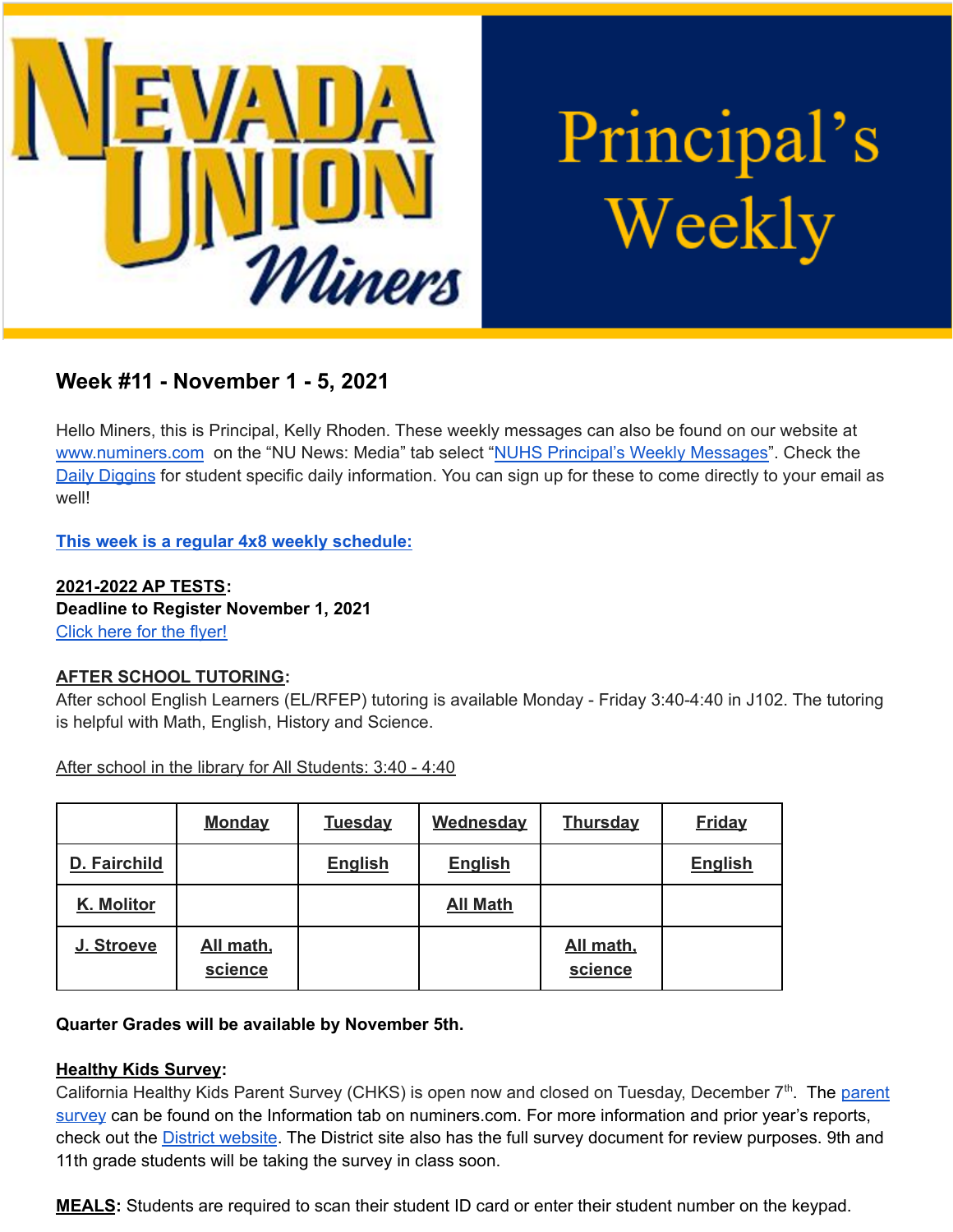Students are required to have an ID card and it is beneficial for them to carry one so that they aren't having to touch a keypad to enter their ID. Students will receive one lunch each day with their ID card or ID number.

If your student needs an ID card, please have them stop by the Student Store before school, at lunch or right after school. Replacement cards are \$5.00.

## **COVID TESTING:** *Please check the website homepage for information.*

## **ATHLETICS:**

With what seems to be ever changing protocols and guidelines from the state and local public health agencies, as well as the number of cases and/or quarantines and the AQI (Air Quality Index) from our school and the opponents school, please be aware of the daily changes to our athletic events. The schedules can be found on our website @ [www.numiners.com](http://www.numiners.com) under the Athletics tab.

## NUHS Athletics [Schedules](https://nevadaunion.njuhsd.com/Athletics/Sports-Calendar--Schedules/index.html)

Athletic [Registration:](https://nevadaunion.njuhsd.com/Athletics/How-to-Register-For-a-Sport/index.html) Make sure you register your student to participate in sports now and in the future. This registration must be completed annually.

**CLOSED CAMPUS:** As a reminder to all, Nevada Union High School, as well as all campus' across the district have a CLOSED CAMPUS policy. Students should not be leaving during the school day without parent permission and supervision. Campus Supervisors will be monitoring parking lots and turning students around that do not have an open period or a note to leave school.

During the School Day:

- Parking lots are off limits
- The Church parking lots are off limits
- The trails to Sierra College and Briar Patch are off limits

Please stay on campus from Bell to Bell and avoid disciplinary action.

## **RESTROOM REMINDER: There are 10 restrooms open for students across campus. Each of these**

**restrooms have multiple stalls.** Restroom appropriateness has significantly improved. There are still minor issues throughout the weeks but student maturity has improved.

## **Continued Concern:**

- Students should be using stalls one at a time.
- High school students should be respectful to all students on campus: Please go in, use the restroom, wash up and leave the restroom.
- Anytime there is more than one student in a restroom stall at one time, all of the students in the stall will be searched by the administration due to heightened concern over illegal activity in the stalls. I'm asking parents to engage again with your student. This is unacceptable behavior for any high school student attending Nevada Union.

**CAMPUS SUPERVISORS:** We now have 6 Campus Supervisors on campus to support safety and security on our campus. We are very excited to have built an incredible team that is dedicated to supporting students. These supervisors have gone through training for their position and continue with ongoing training. Students should use our campus supervisors as a resource when they have questions, concerns, or just need help navigating campus.

#### **FUTURE EVENTS:**

**CALENDAR CHANGE:** Due to the school closure on Monday, October 25, 2021, because of the power outage, *school will now be in session Friday, November 12, 2021*. Please adjust your calendars.